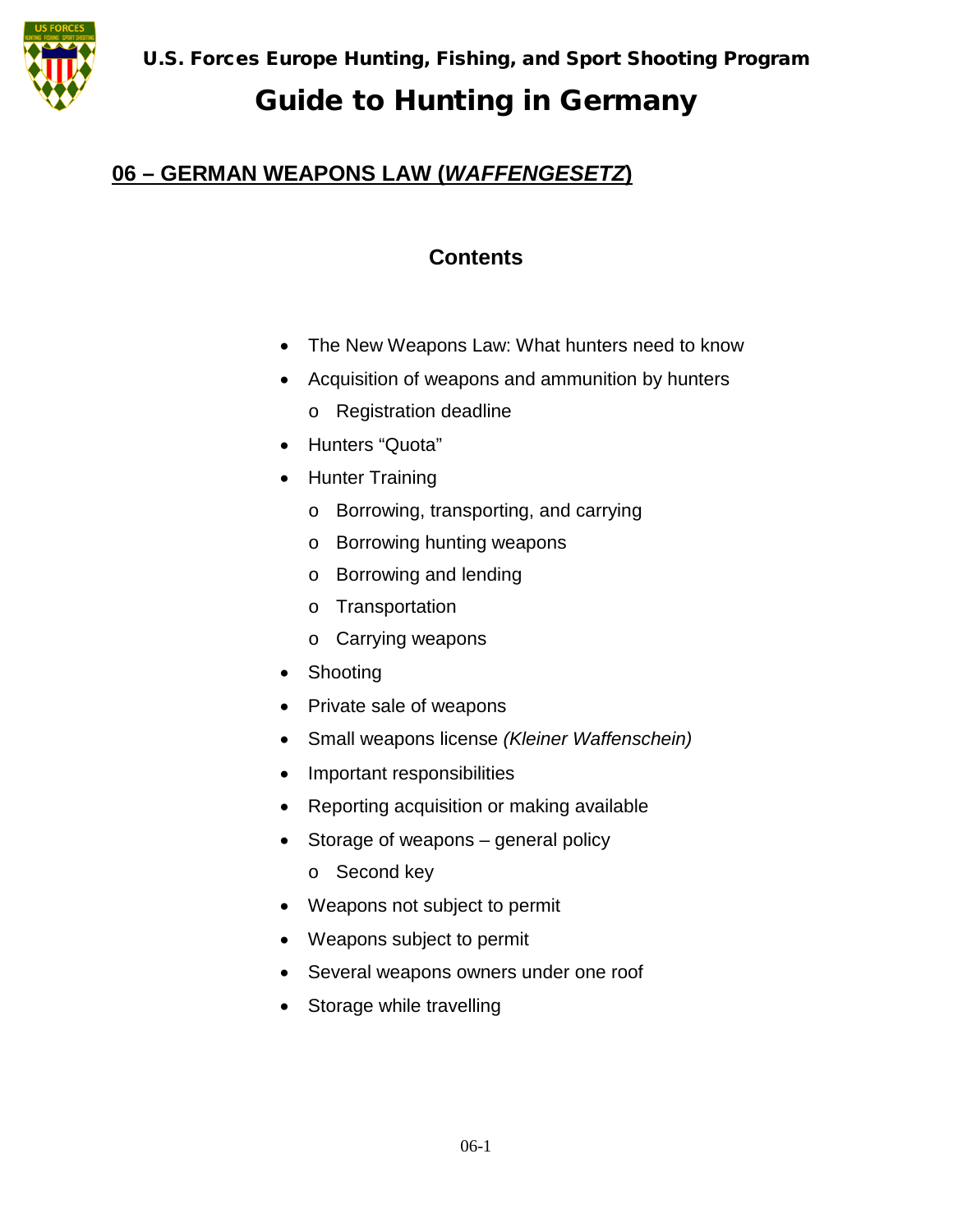

## **T R A N S L A T I O N**

### **Ordinance on the Weapons Law – The most important requirements for hunters The new Weapons Law – What's important for hunters to know**

The new Weapons Law has been in effect since 1 April 2003. Its introduction as well as the first weeks and months with and under the new law were characterized by confusion, ignorance, and in some areas non-feasibility for authorities and weapons owners.

In the meantime, after the *Bundesrat* adopted the General Ordinance on the Weapons Law (*Allgemeine Waffengesetz-Verordnung*) on 11 July 2003, many issues have been clarified, in particular for owners of hunting licenses.

Below are the most important provisions for hunters which were compiled by *FORUM WAFFENRECHT* and DJV (German Hunters Association):

### **Acquisition of weapons and ammunition by hunters**

Owners of a valid German annual hunting license (*Jahresjagdschein*) are authorized to acquire "hunting weapons". "Hunting weapons" are all those weapons which were not prohibited according to the version of the Federal Hunting Law (*Bundesjagdgesetz*) in effect at the time the weapons were acquired.

Ammunition for long weapons which is authorized pursuant to the Federal Hunting Law may continue to be acquired based on the annual hunting license. In order to acquire ammunition for short weapons hunters need a permit to purchase ammunition, which is authorized by an entry on the German weapons possession card (*Waffenbesitzkarte*).

### **Registration deadline**

Acquired weapons (subject to a permit) must be reported to the authority for registration within two weeks.

### **Hunters "Quota"**

Owners of annual hunting licenses are generally not required to prove a need for the acquisition and possession of long weapons and for the acquisition of the first two short weapons. The need is "implied" by law. This applies, however, only if the weapons to be acquired are hunting weapons (see above). These weapons may be acquired upon presentation of a valid annual hunting license and then the hunter must initiate the process to enter the weapons onto their weapons possession card within two weeks. For the acquisition of short weapons, entry into the weapons possession card by the authority is still required before the hunter may take possession.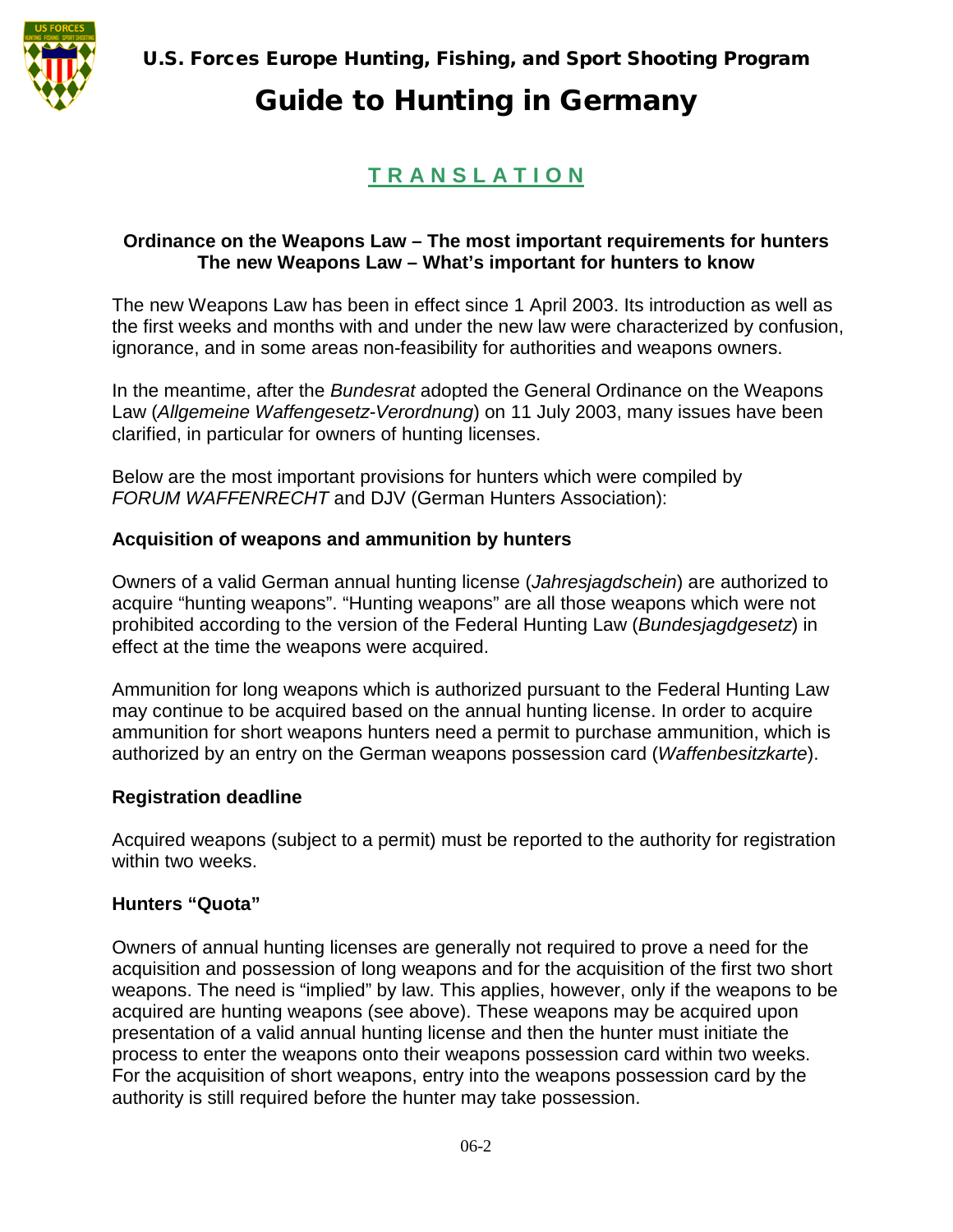#### **Hunter training**

The minimum age for the acquisition of firearms was increased to 18 years. Owners of a youth hunting license may not acquire their own weapons (permanently). They may only acquire, possess and carry hunting weapons without a special permit for the time they actually practice hunting or when they train to shoot like hunters. In connection with these activities (on the way to and from a close by hunting ground) they are also authorized to carry hunting weapons not ready for shooting.

A person who is training to become a hunter may receive hunting weapons without a permit only in the course of the training and with written approval of the instructor and under his supervision. The written authorization certificate must be carried along during the training. For minors the above applies from the age of 14 years. In addition to the instructor, the person having the care and custody of the child must give his written approval.

#### **Borrowing, Transporting, and Carrying**

#### **Borrowing hunting weapons**

Hunters may borrow long weapons with their hunting license even if they do not have a weapons possession card. Borrowing of short weapons is only possible if the hunter to whom the weapon is lent also owns a weapons possession card; it is, however, not required that he has an entry for a short weapon on his weapons possession card.

#### **Borrowing and lending**

Weapons may still be lent or borrowed, however, only to "authorized persons". Hence, weapons not subject to a permit may only be lent to persons of age, weapons subject to a permit only to owners of a hunting license or a weapons possession card, and prohibited weapons only to owners of an appropriate exceptional permit. Firearms subject to a permit may be lent "temporarily" by an authorized person to a weapons possession card holder for a purpose covered by the need, i. e. hunting weapons to hunters for hunting purposes, sport shooting weapons to sport shooters for training or competitions.

In the case of lending "temporarily" is limited by law to a maximum period of one month. After this period the weapon must either be returned or a new lending agreement must be concluded (by new transfer of the weapon) or it must be entered onto the borrower's weapons possession card.

It is also still possible to lend weapons "temporarily" for the purpose of safe storage or transportation. For this case the law does not stipulate a maximum period for "temporary"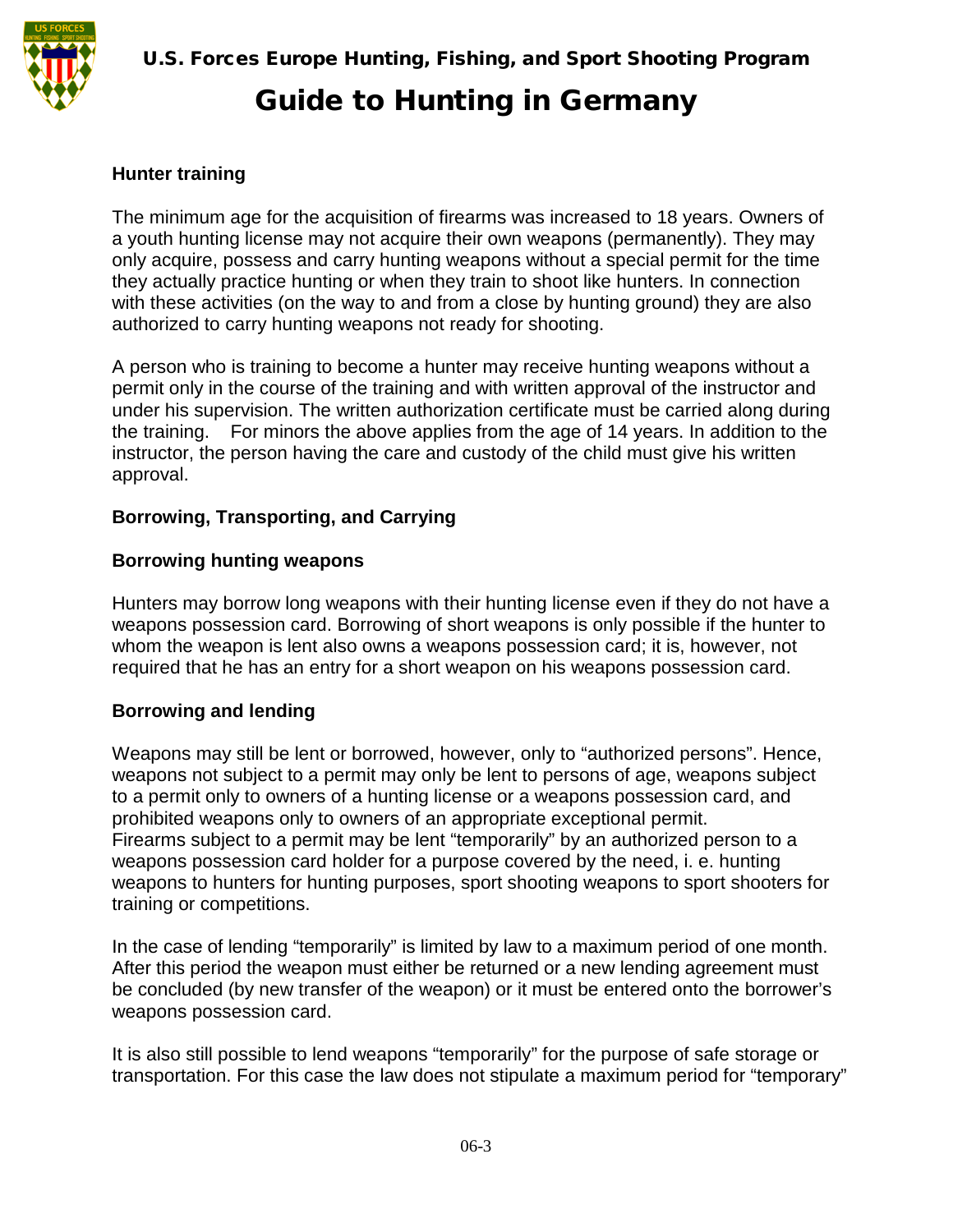

U.S. Forces Europe Hunting, Fishing, and Sport Shooting Program

# Guide to Hunting in Germany

loans. In some court decisions a period of over one year was still considered to be temporary.

### **Transportation**

Transportation of weapons without a permit (weapons license) is still authorized for authorized persons, i.e. owners of a hunting license or weapons possession card. A weapon is considered to be transported when it is carried in a condition where it is not readily accessible and not ready for firing, and the purpose of transportation is covered by the need for the weapon or in connection with it, that means on the way to training or a competition, to a distant hunting ground, or to the gunsmith.

Regarding transportation of firearms which are subject to a permit the new Weapons Law has, however, introduced an important change: the exception of "non-commercial" transportation without a weapons permit does no longer exist. As a result, it is no longer possible to give a firearm to a known person or family member, who does not hold a weapons permit, for the purpose of taking it to the gunsmith for repair. Commercial transportation is, however, still possible without a weapons permit. Postal services, carriers and other transportation companies are not affected by this change.

The statements on weapons under the paragraphs Borrowing and Lending and Transportation also apply to the ammunition intended for the firearms.

### **Carrying weapons**

There are also some exceptions from the requirement to hold a weapons permit for carrying a weapon: Carrying inside one's own fenced-in property is authorized without a permit. Neither does a person need a permit who carries a weapon inside a dwelling, a fenced-in property, or a firing range of another person, if that person gives his consent. The latter is, however, only possible for a purpose included in the need for a weapon or in connection with such purpose.

Signal weapons may be carried without a permit (without small weapons permit) during mountaineering, by persons responsible for the operation of a vessel, or for emergency and rescue exercises. The same applies to blank pistols and signal weapons when they are used to fire the starting shot or give the starting signal at sports events.

As required by the regulations on accident prevention for a long time, hunters may now no longer carry loaded hunting weapons on their way to and from the nearby hunting ground pursuant to the new Weapons Law, they may only carry them in a condition **not** ready for firing. In the course of actual hunting – i.e. starting at the perimeter of the hunting ground – weapons may be loaded **pursuant to the Weapons Law.**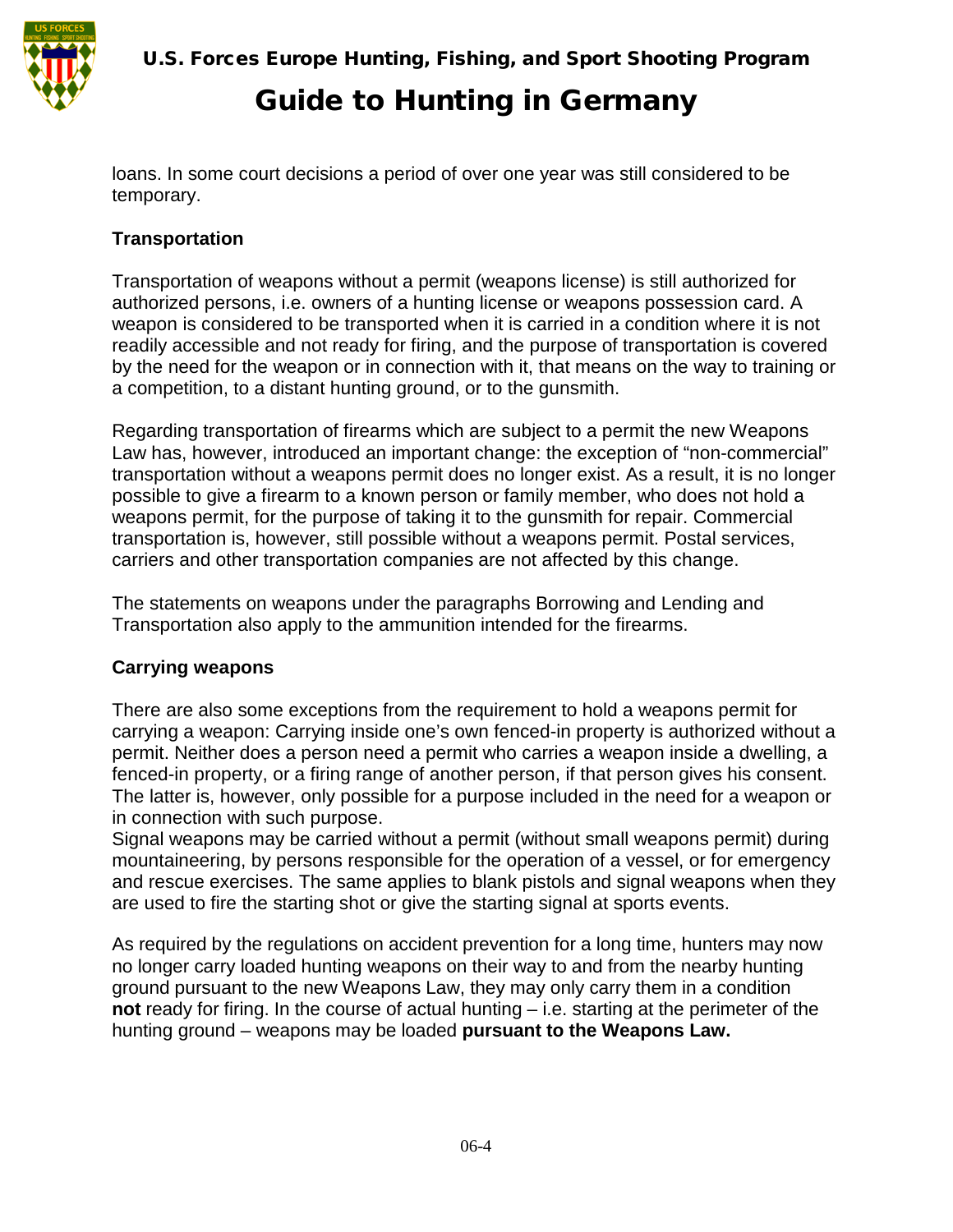

### **Shooting**

The basic rule is: Shooting outside of approved firing ranges, unless within the scope of authorized hunting, is only permitted with a shooting permit. Shooting without a permit is authorized within a fenced-in property if the person who has domestic authority (*Hausrecht)* gives his consent, the projectile cannot leave the premises, and weapons are fired whose projectile energy does not exceed 7.5 Joules (letter "F" in a pentagon, stamped on the barrel) or weapons are used from which only shell ammunition can be fired.

 $\langle \hat{F} \rangle$ 

In this connection it is important to have a definition of "shooting", which can be found in Annex 1 to the Weapons Law under Definition of Terms. A person shoots "if he fires projectiles through a barrel with a firearm", fires shell ammunition, or fires irritants or signal substances by means of cartridge or shell ammunition. Consequently, the use of crossbows is not subject to the regulations on shooting.

#### **Private sale of weapons**

Weapons may only be made available to authorized persons. A person who sells a weapon to another person must ensure that the purchaser is authorized to acquire the respective weapon. If a weapon, which is subject to a permit, is to be advertised for sale (in magazines or also on the internet), it is required by law that the following information be provided, depending on the type of weapon –

- Firearms/ammunition subject to a permit: "Sale to holders of an acquisition permit only"
- Firearms/ammunition not subject to a permit: "Sale to persons who are 18 years old only"
- Prohibited weapons: "Sale to holders of an exceptional permit only".

In addition, the seller must state their name and address. A private person offering weapons for sale may object to the publication of their personal data. These data must, however, be known to the publisher of the advertisement. They must also keep such personal data for a period of one year and upon request, grant the authorities review of such documents.

### **Small weapons license (***Kleiner Waffenschein***)**

The small weapons license is required for carrying of blank, irritant and signal weapons. "Carrying" means to carry the weapon along outside fenced-in property. A person who permanently keeps such a weapon in the glove compartment of their car while being en route is also "carrying" it.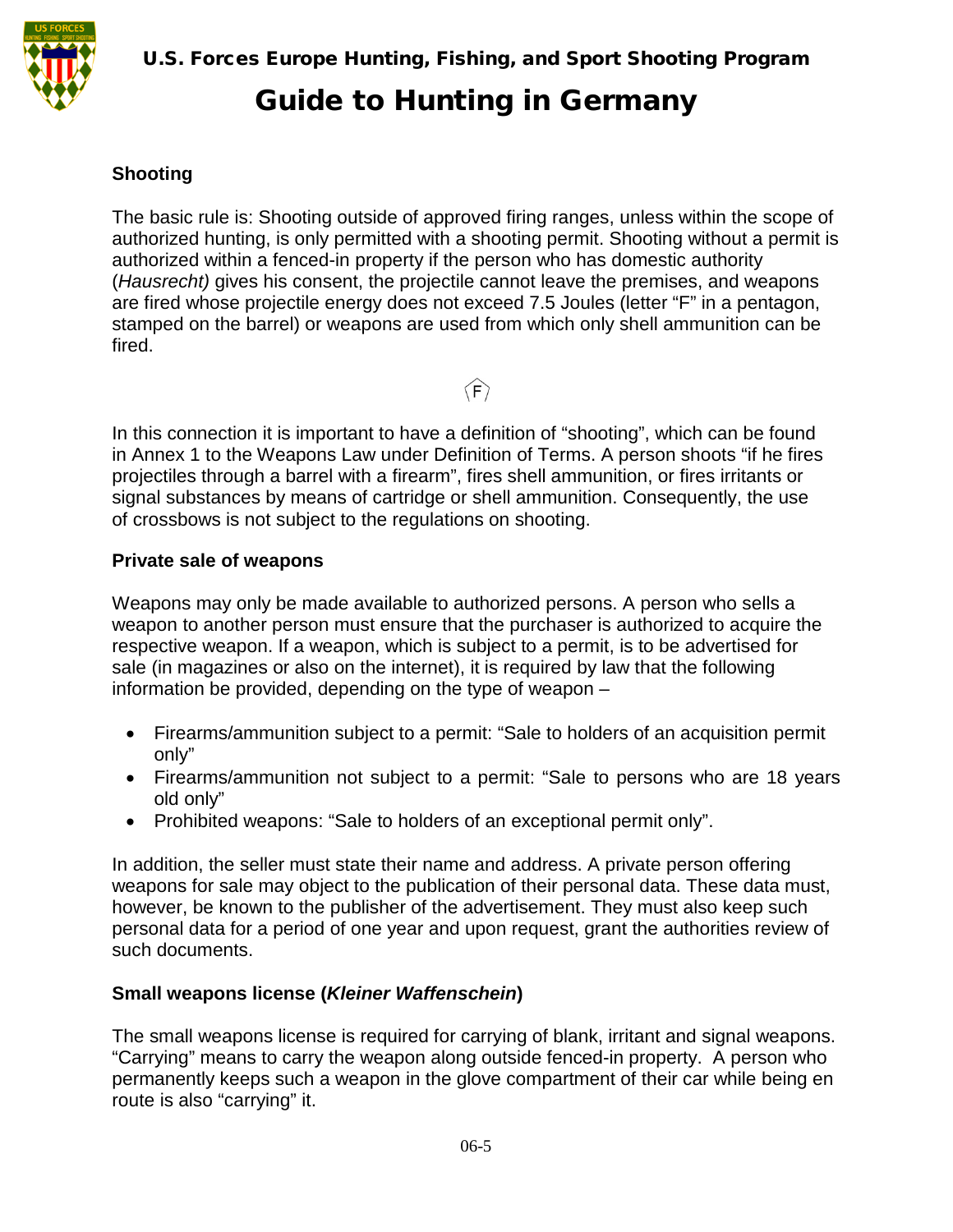

In order to obtain the small weapons license the applicant must be of age, reliable and personally fit. These criteria will be checked by the authority. A certificate of technical knowledge or need is not necessary. A third party liability insurance, as is required for the "standard" weapons license, is not necessary.

Acquisition and possession of approved blank, irritant, and signal weapons (they bear the PTB symbol) is still authorized without a permit if a person is 18 years old. Weapons dealers are now called upon to advise persons who purchase such weapons of the requirement to obtain a small weapons license.

For the time being the small weapons license is still issued on the forms for the "standard" weapons license, since new official forms are not yet available. Contrary to the weapons license it will be issued for an unlimited period of time and will be valid for the category of blank, irritant and signal weapons in general and not limited to a particular weapon designated by serial number. Upon direction of the Federal Ministry of the Interior the standard fee for a small weapons license will be 50 Euros Germanywide.

### **Important responsibilities**

The following must be reported **immediately** to the responsible authority –

- If a person takes possession of weapons or ammunition which are subject to a permit in case of death of a weapons owner;
- If a person takes possession of weapons or ammunition which are subject to a permit after he found them;
- If weapons or ammunition which are subject to a permit get lost;
- If permit documents (weapons possession card, ammunition acquisition permit, European Firearms Pass or other) get lost.

The following must be reported to the responsible authority within **two weeks –**

- Acquisition of firearms subject to a permit for entry on the weapons possession card;
- Making available of firearms subject to a permit to another person;
- Rendering unserviceable of a prohibited weapon or a weapon which is subject to a permit.

In addition, weapons dealers are obliged to report the sale of weapons subject to a permit to the responsible authority by indicating the weapon's number and the date of the sale.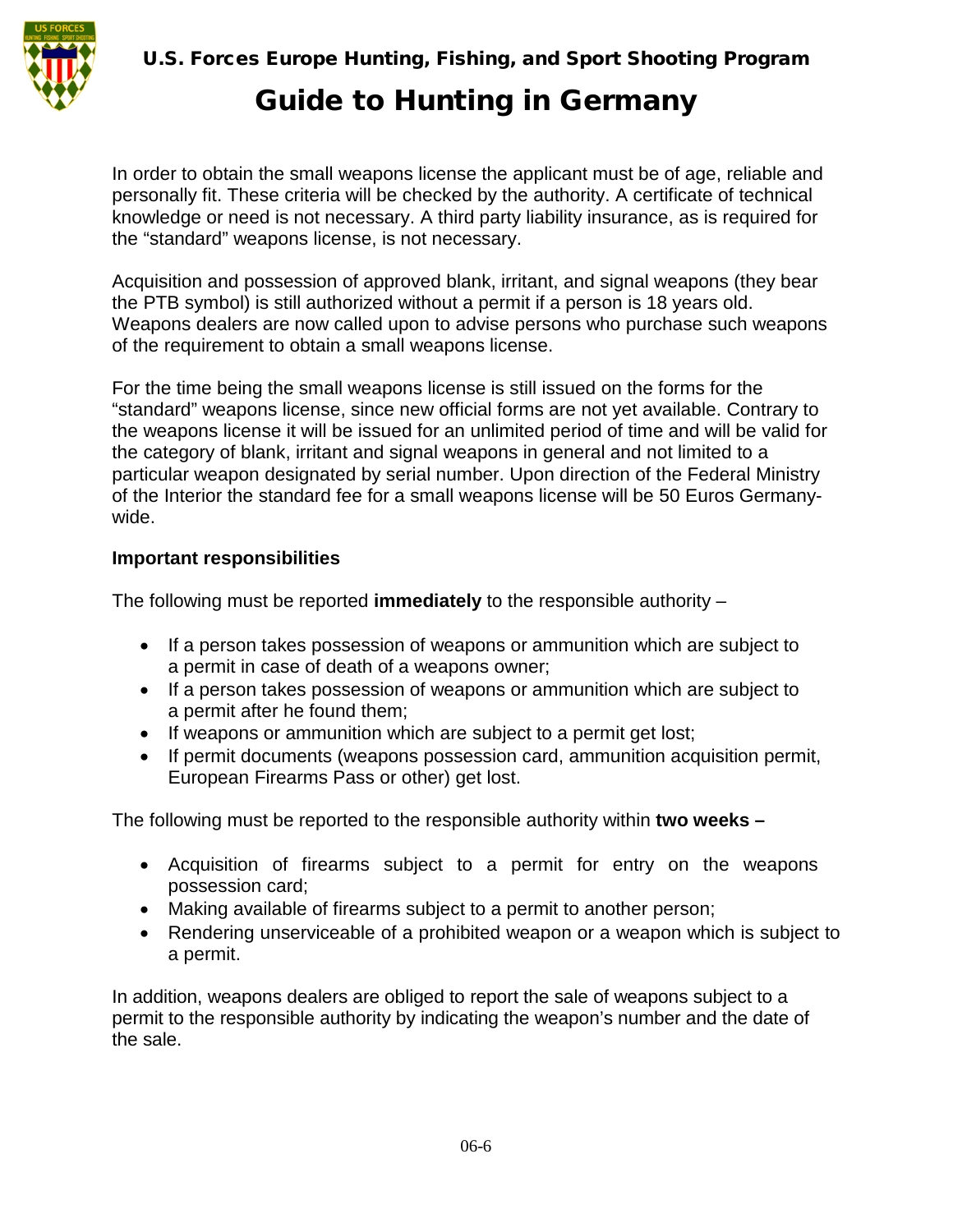

#### **Reporting acquisition or making available**

Acquisition of a weapon shall be reported to the responsible authority within a period of two weeks, the personal data of the person who made the weapon available shall be provided with the reporting. It is always recommended to conclude a written sales contract, a copy of which can be presented to the authority, even if the weapon is sold among persons who know each other.

A person who sells a weapon or otherwise makes it available to an authorized person must also present his weapons possession card and, if applicable, the European Firearms Pass within two weeks to the responsible weapons authority for correction. Pursuant to the Weapons Law the following data must be provided by the person acquiring the weapon –

- Last name, first name, date of birth and residential address;
- Type and validity of the acquisition and possession permit (hunting license or weapons possession card).

If the weapon is acquired on the basis of a weapons possession card –

- The number of the weapons possession card, and
- The issuing authority shall also be indicated.

#### **Storage of weapons – General Policy**

"Whoever possesses weapons or ammunition shall take the necessary precautions to prevent loss of these objects and/or the objects are not taken by unauthorized third persons". This is the general rule on storage as stipulated in paragraph 1, section 36 of the Weapons Law.

### **Second key**

Only the person who is authorized may have access to the weapons. Consequently, the second key may only be handed to authorized persons.

#### **Weapons that are not Subject to a Permit**

For the time being, there are no changes regarding the storage of firearms which are not subject to a permit. They must still be stored – like the other weapons (striking and thrusting weapons) as well –in a way that they are secured against loss, i.e. being taken away by unauthorized persons. Persons not authorized or not entitled to handle such weapons, which can be acquired by anyone who is over 18 years of age, are all persons under age. This means that the storage of weapons requires stricter precautions (at least a locked cabinet) if children live in the house.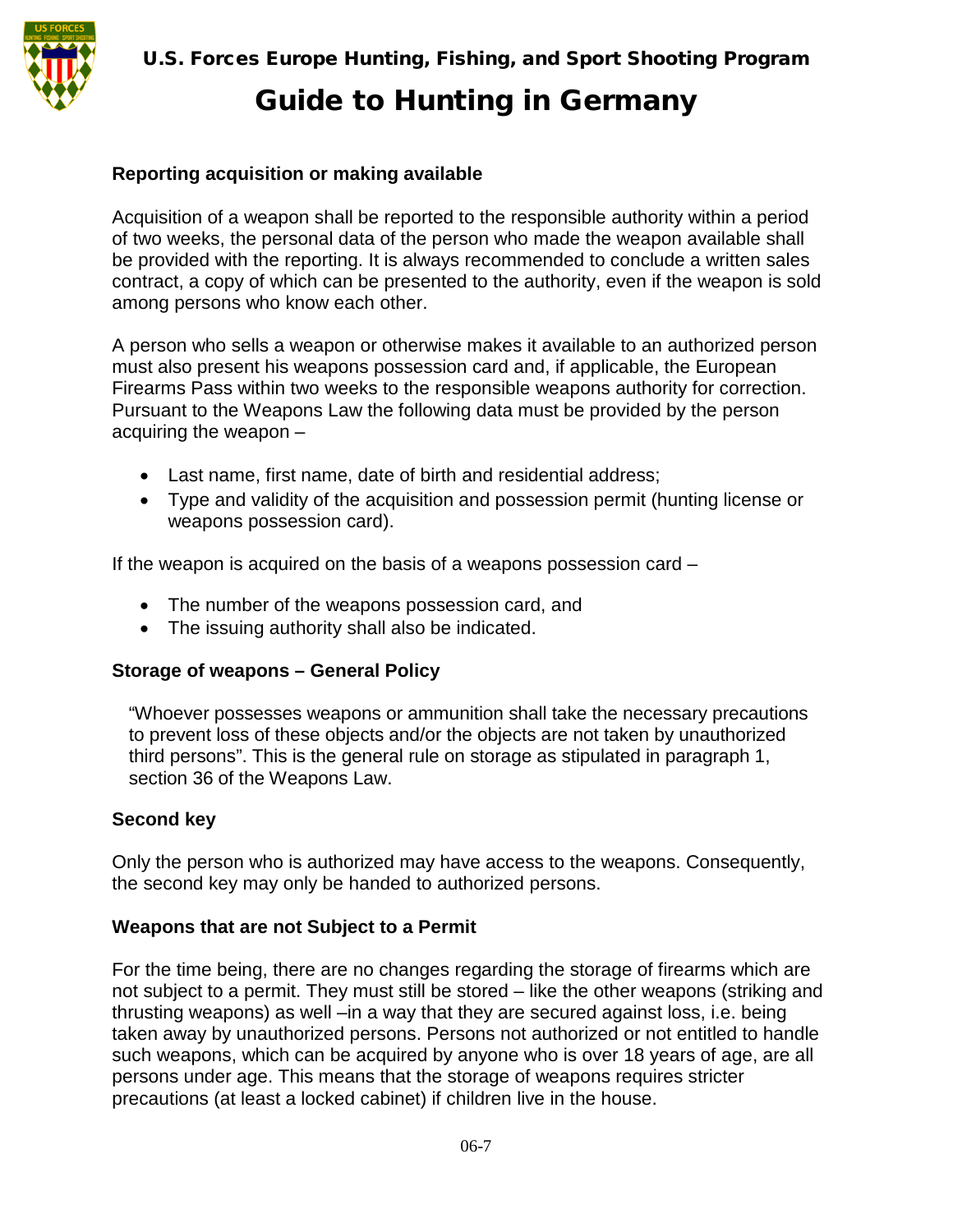#### **Weapons that are subject to a permit**

The containers for the storage of weapons listed below comply with the minimum requirements mandated by the Weapons Law and the pertinent ordinance. It is certainly permitted to use containers of a higher safety class.

Ten long weapons each may be stored in a cabinet of class A in accordance with standard VDMA 24992 (as of May 1995). Ammunition may only be stored in that class A cabinet if it has a separate lock-up compartment. Otherwise the ammunition shall be stored in a sheet steel container without classification with swivel bolt lock or a comparable locking device or in a comparable container. Up to ten short weapons each may be stored in a cabinet of class B (VDMA 24992) if it has a minimum weight of 200 kilograms or is appropriately anchored. If the weight or the anchoring is below 200 kilograms a maximum of five short weapons may be stored in a class B cabinet. Any number of long weapons may be stored in a class B cabinet. Prohibited firearms shall be stored in a cabinet which has at least classification B, the limit on the number for such weapons is ten per container, provided that the container has a weight of at least 200 kilograms.

Basically a B-cabinet is equivalent to a cabinet of resistance class 0 pursuant to DIN/EN standard 1143-1. The only difference is that in a B-cabinet the ammunition must be stored separately from the weapons. Pursuant to the general ordinance on the Weapons Law it is sufficient to store the ammunition in a lock-up compartment inside the cabinet in order to achieve that.

Special rules apply for A-cabinets with B-compartments inside. In such a case it is permitted to store up to five short weapons and ammunition in the compartment. This regulation mainly takes into account the interests of sport shooters and hunters, the majority of whom already possesses such cabinets and may now continue to use them, as was urgently requested by the *Forum Waffenrecht*.

#### **Several weapons owners under one roof**

The basic rule for the storage of weapons, which says that a person is only authorized to have access to those weapons which are entered on their weapons possession card, still applies. The general ordinance on the Weapons Law now makes it easier for those persons who possess weapons and live in the same house. They may store their weapons in one or more joint containers, even if they do not have a joint weapons possession card.